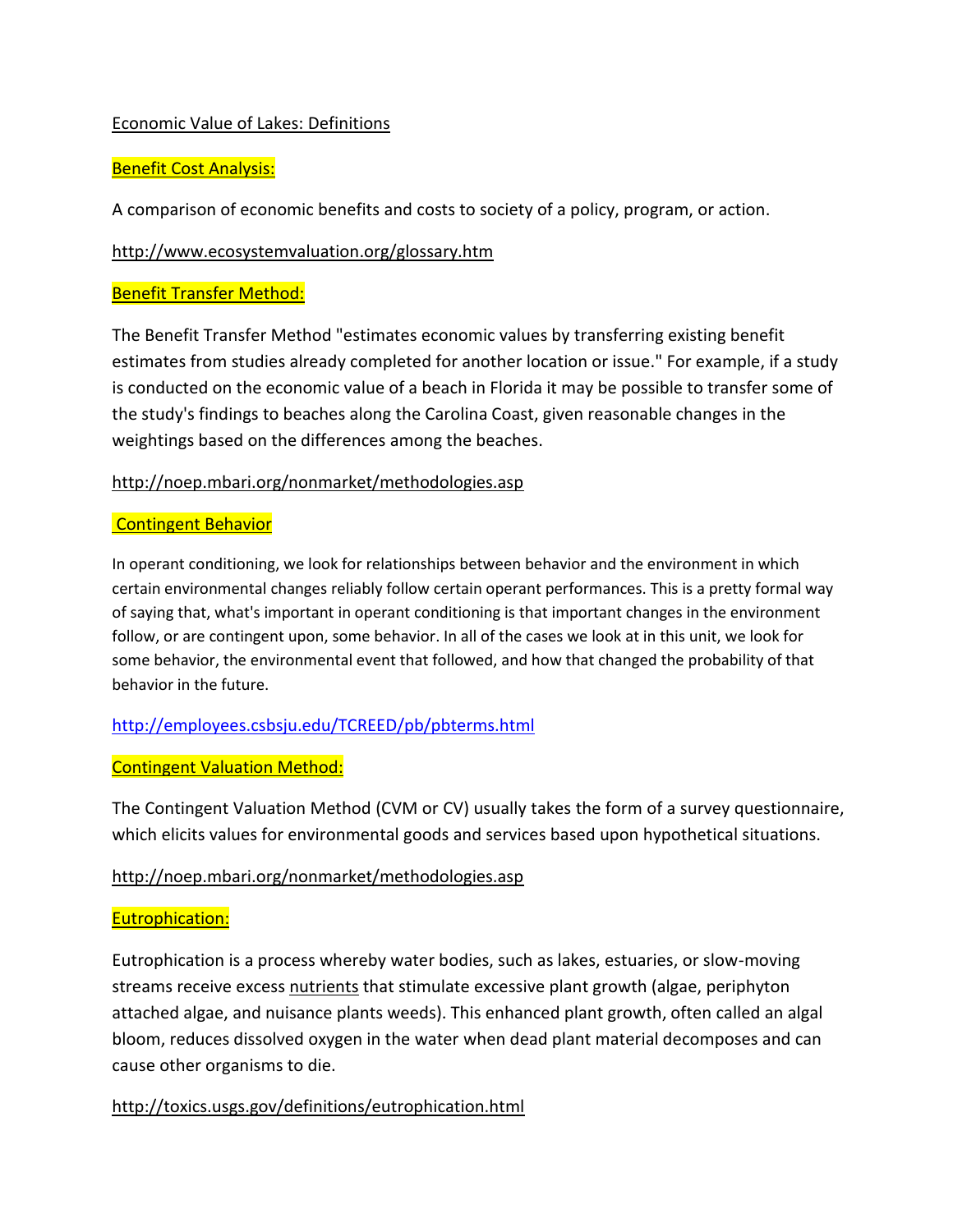## Hedonic Pricing Model:

The basic premise of the hedonic pricing method is that the price of a marketed good is related to its characteristics, or the services it provides. For example, the price of a car reflects the characteristics of that car—transportation, comfort, style, luxury, fuel economy, etc. Therefore, we can value the individual characteristics of a car or other good by looking at how the price people are willing to pay for it changes when the characteristics change. The hedonic pricing method is most often used to value environmental amenities that affect the price of residential properties.

[http://www.ecosystemvaluation.org/hedonic\\_pricing.htm#advantages](http://www.ecosystemvaluation.org/hedonic_pricing.htm#advantages)

### Nested Logit Model

This model has the ability to represent similarities among groups of alternatives.

<http://www.answers.com/topic/logit-model>

#### Non-Use Values:

The value that people derive from economic goods independent of any use, present or future, that people might make of those goods. These are generally differentiated from use value, which people derive from direct use of the good.

[http://en.wikipedia.org/wiki/Non-use\\_value](http://en.wikipedia.org/wiki/Non-use_value) <http://www.ecosystemvaluation.org/glossary.htm>

#### Oligotrophic:

Refers to a body of water which is poor in dissolved nutrients and usually rich in dissolved oxygen.

## <http://www.nps.gov/plants/restore/library/glossary.htm#o>

## Random Utility Model:

The Random Utility Model (RUM) is a model of consumer choice in which the consumer is assumed to have perfect discrimination capability between goods or activities in order to maximize their 'utility' (relative attractiveness of competing alternatives).

## <http://noep.mbari.org/nonmarket/methodologies.asp>